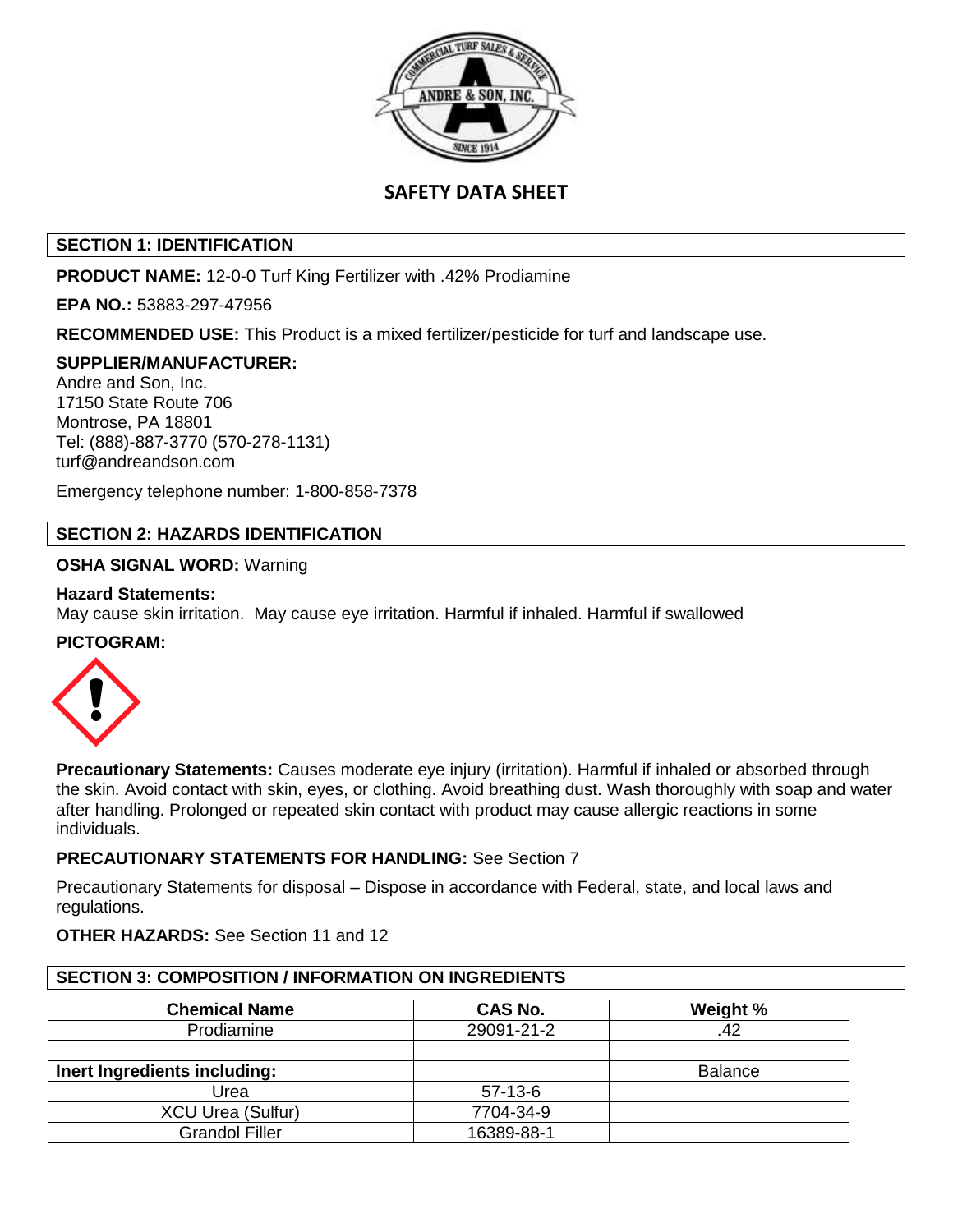# **SECTION 4: FIRST AID MEASURES**

**IF IN EYES:** Hold eye open and rinse slowly and gently with water for 15-20 minutes. Remove contact lenses, if present, after the first 5 minutes, then continue rinsing eye. Call a poison control center or doctor for treatment advice.

**IF ON SKIN OR CLOTHING:** Take off contaminated clothing. Rinse skin immediately with plenty of water for 15-20 minutes. Call a poison control center or doctor for treatment advice.

**IF SWALLOWED:** Call a poison control center or physician immediately for treatment advice. Have person sip a glass of water if able to swallow. Do not induce vomiting unless told to do so by the poison control center or physician. Do not give anything by mouth to an unconscious person.

**IF INHALED:** Move person to fresh air. If person is not breathing, call 911 or an ambulance, then give artificial respiration, preferably mouth-to-mouth, is possible. Call a poison control center or doctor for further treatment advice.

# **SECTION 5: FIRE FIGHTING MEASURES**

**EXTINGUISHING MEDIA:** Water, Foam, CO2, dry chemical

**FIRE AND EXPLOSION HAZARDS:** Pesticide fires have potential to emit hazardous gases such as carbon monoxide, carbon dioxide, hydrogen fluoride, hydrogen chloride, nitrogen oxides, sulfur oxides, acid halides. If product is heated above decomposition temperature, toxic vapours will be released

**FIRE-FIGHTING PROCEDURES:** Wear full protective clothing and self-contained breathing apparatus. Evacuate nonessential personnel from the area to prevent human exposure to fire, smoke, fumes or products of combustion. Prevent use of contaminated buildings, area, and equipment until decontaminated. Water runoff can cause environmental damage. If water is used to fight fire, dike andcollect runoff.

**HAZARDOUS DECOMPOSITION PRODUCTS:** Can decompose at high temperatures forming toxic gases.

# **SECTION 6: ACCIDENTAL RELEASE MEASURES**

**ENVIRONMENTAL PRECAUTIONS:** Prevent entry into waterways, sewers, basements or confined areas. Do not flush into surface water or sanitary sewer system. May be toxic to fish. Do not apply directly to water, to areas where surface water is present or to intertidal areas below the mean high water mark. Drift and runoff from treated areas may be hazardous to aquatic organisms in adjacent sites. Do not contaminate water when disposing of equipment wash waters.

Notify management of any fertilizer spills. Fertilizer spills should be swept up and/or be shoveled into closed containers for recovery and use or dispose.

**DISPOSAL:** Recover spills for reuse, or place recovered material in a state of approved landfill or incinerator. Follow Federal, state and local regulations for disposal.

## **SECTION 7: HANDLING AND STORAGE**

Store these products in a cool, dry, well ventilated place away from sources of high heat. Protect bags or other containers from damage. Use personal protective equipment as required. Wash hands after use. Keep bags or other containers closed when not in use. Avoid handling or storage near reactive substances such as strong acids or alkali.

# **SECTION 8: EXPOSURE CONTROLS / PERSONAL PROTECTION**

# **EXPOSURE GUIDELINES**

**Chemical Name ACGIH TLV OSHA PEL**

**Nuisance Dusts** 

10 mg/m $3$  (inhalable)

15 mg/m $3$  (total) 50 mppcf (total) 5 mppcf (respirable)

## **PERSONAL PROTECTION MEASURES**

**Respiratory Protection:** Dust mask recommended for dusty or misty conditions. NIOSH/MSHA approved respiratory, if required. Respiratory protection must be provided in if required by current local regulations.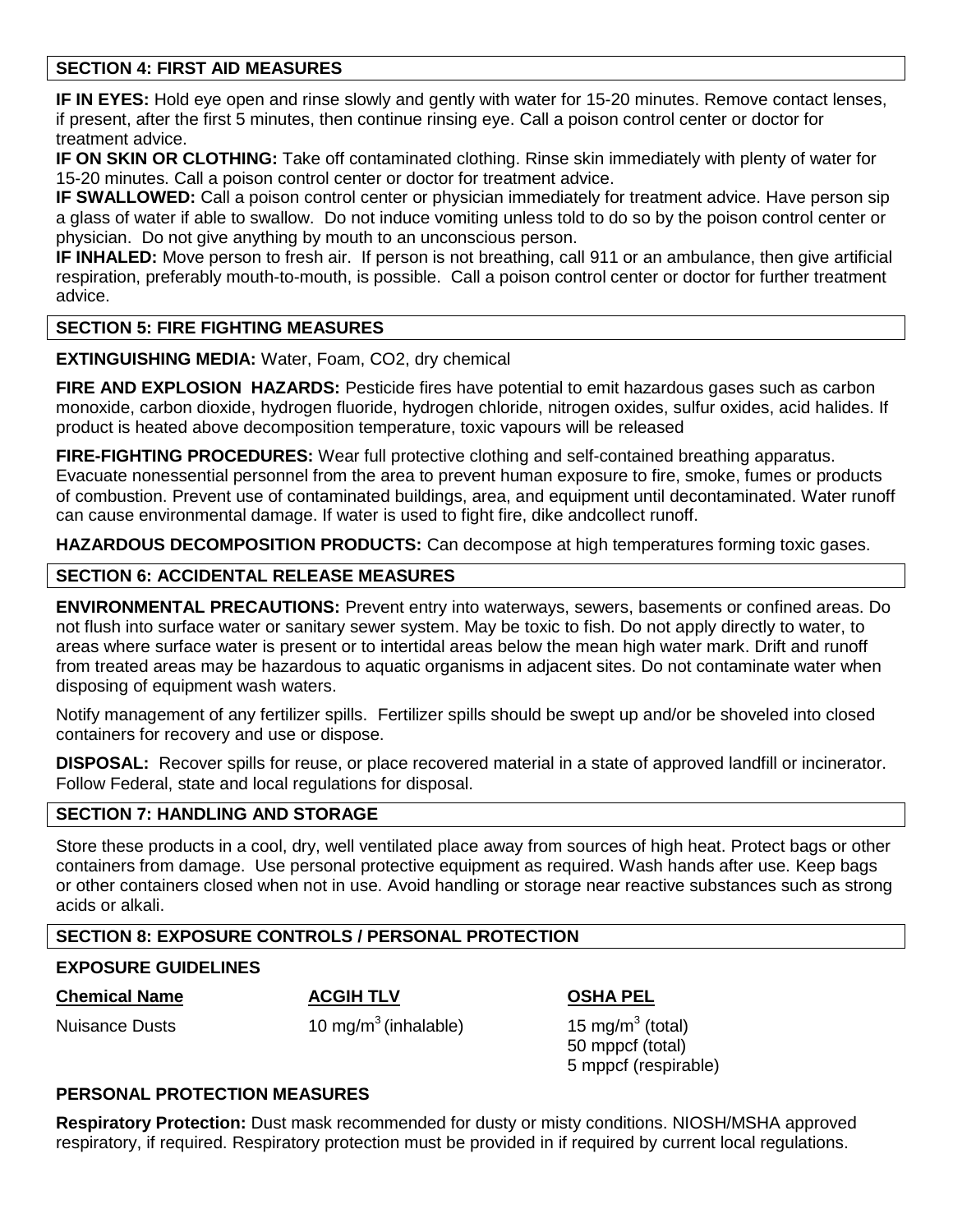**Ventilation:** Local exhaust ventilation is suggested.

**Eye Protection:** Safety glasses with sideshields, goggles, or faceshield recommended if eye contact likely.

**Skin Protection:** Long sleeves, chemical-resistant gloves and coveralls recommended.

**General Measures**: Thoroughly wash hands after handling. Wash contaminated clothing. When using product, do not eat, drink or smoke.

## **SECTION 9: PHYSICAL AND CHEMCIAL PROPERTIES**

| Physical state:                | Solid                    |
|--------------------------------|--------------------------|
| Appearance:                    | Granules                 |
| Color:                         | Various colors in mix    |
| Odor:                          | Slight                   |
| Odor Threshold:                | No information available |
| pH:                            | Not applicable           |
| Melting point/freezing point:  | Not applicable           |
| Boiling point / boiling range: | Not applicable           |
| Flash point:                   | No information available |
| Evaporation rate:              | Not applicable           |
| Flammability (solid, gas):     | No information available |
| Vapor pressure:                | Not applicable           |
| Vapor density:                 | Not applicable           |
| Specific Gravity:              | Not applicable           |
| Water solubility:              | Partially soluble.       |
| Partition coefficient:         | No information available |
| Auto ignition temperature:     | No information available |
| Decomposition temperature:     | No information available |
| Oxidizing properties:          | No information available |

## **SECTION 10: STABILITY AND REACTIVITY**

| <b>STABILITY:</b>           | Product is stable.                                                         |
|-----------------------------|----------------------------------------------------------------------------|
| <b>CONDITIONS TO AVOID:</b> | Excessive heat (greater than 200 degrees F)                                |
| <b>INCOMPATIBILITY:</b>     | Strong oxidizers. Strong acids or alkali, or other reactive<br>substances. |

## **HAZARDOUS DECOMPOSITION PRODUCTS:** May emit toxic fumes under fire conditions

## **SECTION 11: TOXICOLOGICAL INFORMATION**

**SYMPTOMS:** May be irritating to the nose and respiratory tract. Skin irritation may result from repeated or prolonged exposure. May also be irritating to the eyes, causing redness and watering. May irritate the digestive tract if ingested, causing nausea, vomiting and diarrhea.

**CARCINOGENICITY:** None of the ingredients are known carcinogens. However, the product may contain trace amounts of crystalline silica, which is listed by IARC as potential human carcinogens.

# **SECTION 12: ECOLOGICAL INFORMATION**

Fertilizers may be harmful to aquatic life with short term effects depending on the amount released. The herbicide ingredients are toxic to aquatic plants, fish and invertebrates. Do not apply directly to water, or to areas where surface water is present. Drift and runoff from treated turf may affect aquatic organisms in adjacent bodies of water. Do not apply when weather conditions favor drift from treated areas. Do not contaminate water when disposing of equipment washwater. Application around a well may result in contamination of groundwater or drinking water, particularly where soils are permeable and water table is shallow.